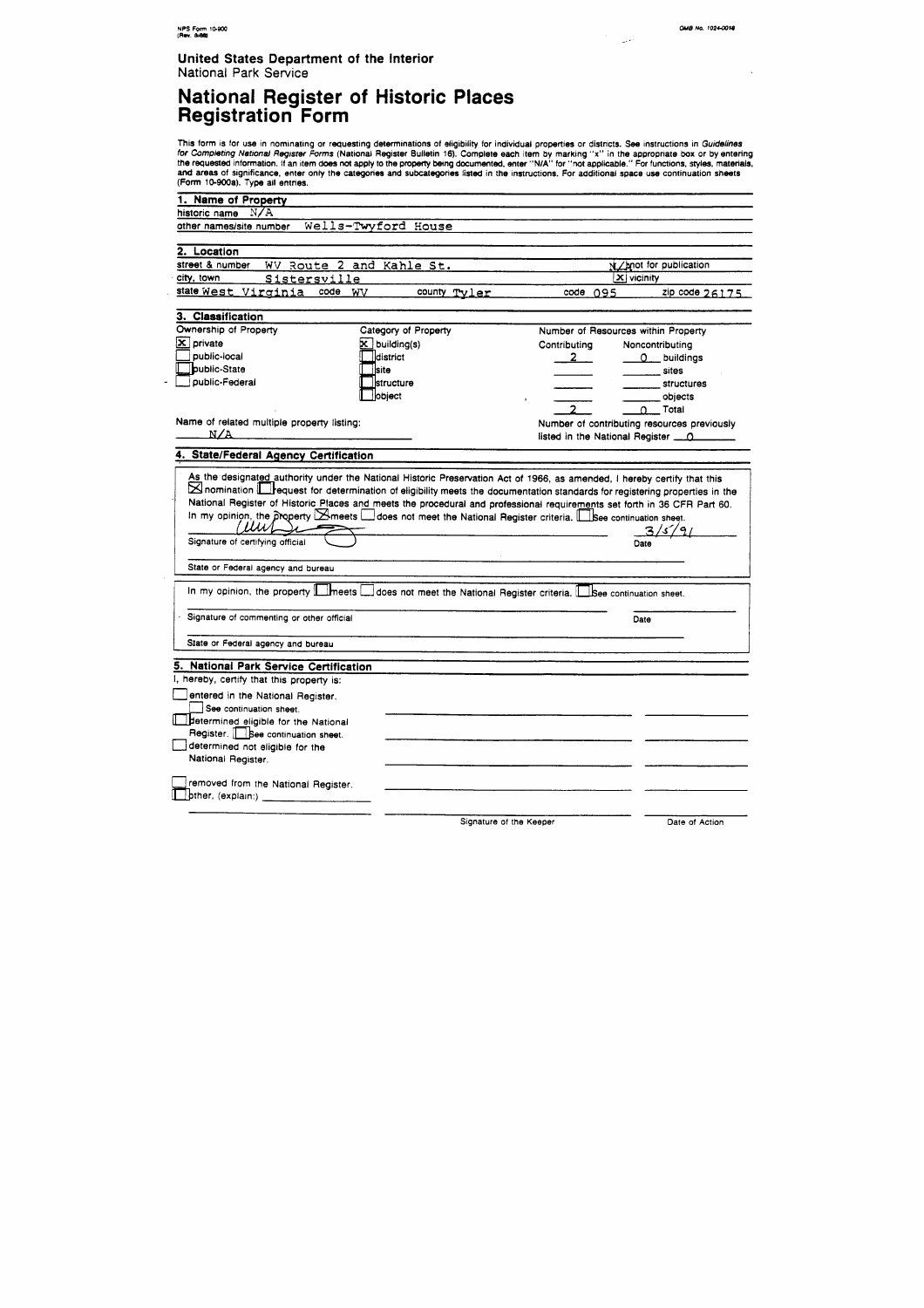| Historic Functions (enter categories from instructions)              | Current Functions (enter categories from instructions) |  |  |  |
|----------------------------------------------------------------------|--------------------------------------------------------|--|--|--|
| DOMESTIC, single dwelling                                            | DOMESTIC, single dwelling                              |  |  |  |
| <b>Description</b>                                                   |                                                        |  |  |  |
| Architectural Classification<br>(enter categories from instructions) | Materials (enter categories from instructions)         |  |  |  |
|                                                                      | Sandstone<br>foundation                                |  |  |  |
|                                                                      | Weatherboard<br>walls                                  |  |  |  |
|                                                                      |                                                        |  |  |  |
|                                                                      |                                                        |  |  |  |
| Other: I-house                                                       | Asphalt shingle<br>roof                                |  |  |  |

Describe present and historic physical appearance.

The Wells-Twyford House was built prior to the Civil War to function as the main dwelling on a farm tract of six hundred twenty-two acres south of Sistersville in Tyler County, Virginia. The two-story frame structure contains eleven rooms, two stairways, five fireplaces, and three chimneys. The wooden mantel pieces, baseboards, closet, and woodwork trim are all painted and have a plain, utilitarian design. Interior walls of the original rooms are of horse hair bound plaster on wood lathe. The most decorative feature of the house is the stairway in the central hall which contains newels, railings, and balusters from cherry wood. **A** unique feature of the house is the bedroom over the kitchen which, at one time, **was** only accessible by a stair**case** leading from the kitchen. Conjecture is that this was a bedroom for the slave cook or kitchen help when the house was constructed. The one auxillary building on the lot is a two-story, two car garage that may have been used **as** a barn at the turn of the century.

The Wells-Twyford House faces the east at the mouth of Narrows Run Hollow. It sits on a high stone foundation and has an L-shaped configuration. Another way to describe its shape is an I-House with a rear el attached on the northwest side of the I. The front of the house has a symmetrical composition with a passage through the center of the house. These features are basic to late Georgian architecture but, as was common west of the Appalachians, adaptations to climate and to changing lifestyles brought modifications to the basic plans.

The best example of adaptation of the house to the land is the selection of the site. Being at the mouth of Narrows Run Hollow with nine windows and a central door facing the hollow has assured all residents of the house cool, comfortable summer nights. Even in modern times no consideration to air condition the house has been entertained. The house is situated above the Ohio River fjlood plain so that it has never been flooded. An example of adaptation to the climate is the incorporation of the kitchen at the end of the el instead of being a separate building. The slave/cook had a room above the kitchen instead of being housed in a separate building. The L-shaped back porch was enclosed on both ends to give shelter from prevailing storms from the west and south. The end of this porch behlnd the kitchen was made into a room that has served **as** a pantry and as a laundry room. The other end of the L-shaped porch, also facing south, was enclosed to shelter an entrance to the cellar. This entrance was through a door in the porch floor which hinged to an upright position and permitted a person to go into the walkway and down stairs See continuation **sheet**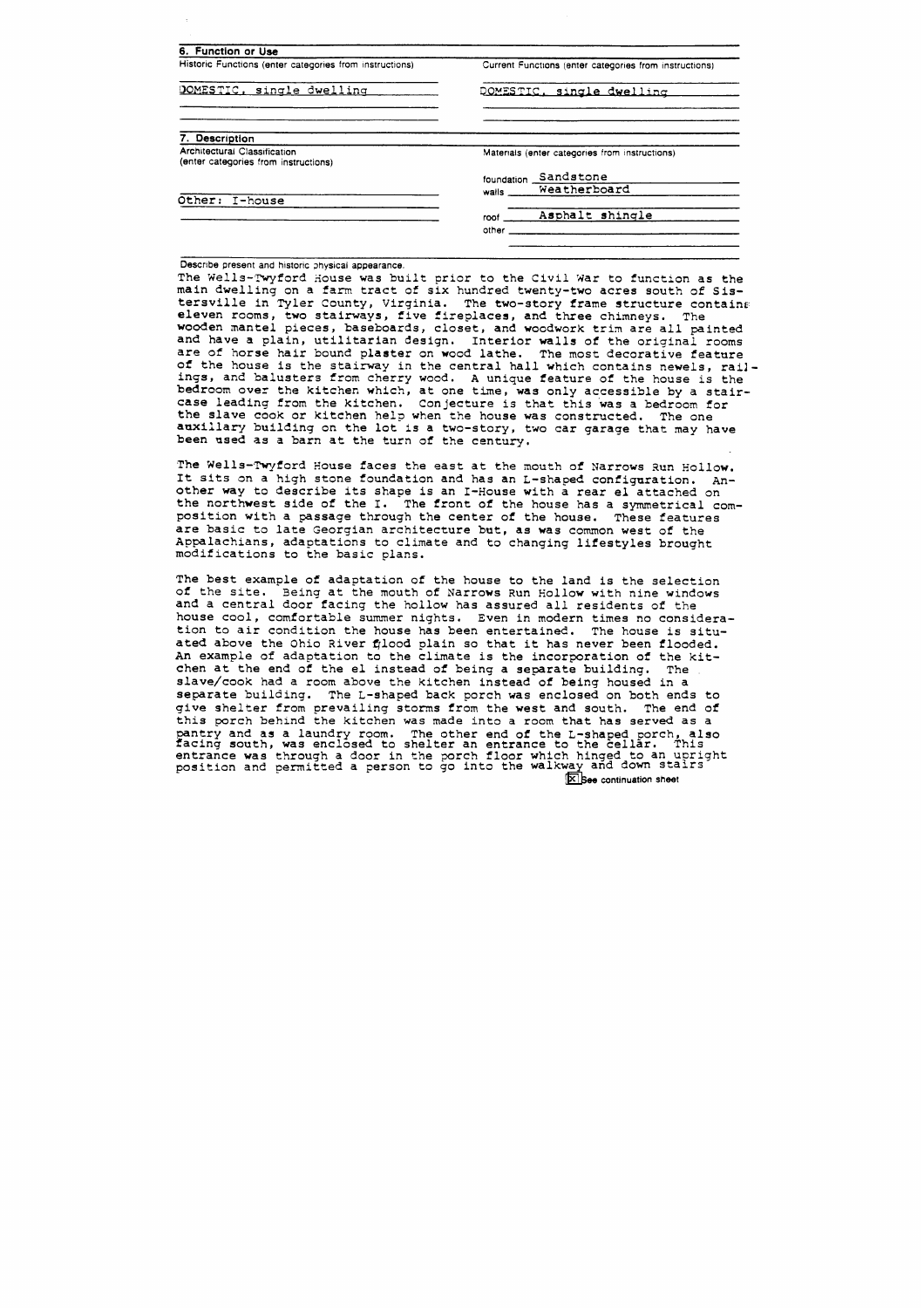**NPS Form 10-900-4** 

OMB Approval No. 1024-0018

**United States Department of the Interior National Park Service** 

#### **National Register of Historic Places Continuation Sheet**

Section number 7 **Page** 1

into the cellar without being exposed to inclement weather. Having the cellar beneath a portion of the house instead of in a separate building is still another example of adaptation of house design to the climate.

The east elevation of the house is five bays wide. In recent years dark green shutters have been installed on the five upstairs windows and the two exposed windows on the first level, The corners of the house are defined with vertical boards approximately six inches wide with a slightly elevated one inch frame. The top of the cornerboards are square shaped and outlined by the same one inch frame strip giving the impression of a capital. old photographs of the house reveal that the cornerboards and window casings were painted a dark color to contrast the white six inch weatherboard siding. There is a one story twenty-six foot long front porch on this east side of the Wells-Twyford House. The porch is supported by four turned, square base posts and is decorated with wood carved filigreed pattern along the ceiling-roof line. The two steps and their abutmnets are flat river sandstones. The front entry of the house is a wooden, paneled door with transom and side lights. There are two rows of five lights installed 4\x'xl3" in the transom. The sidelights which flank the door on both sides are composed of three rows of two lights installed  $13^{\circ}x4^{\circ}$ .

The north elevation of the house contains an interior brick chimney on the gabled end. This chimney has an east-west orientation. A cross member which connected the two ends of the gable has been removed. There are eight windows on this side of the house; the four on the second floor are aligned to the four on the first floor. One can deduce from the continuity of the stone foundation and wooden siding that the el which continues from the north gabled end of the house was a part of the original construction, An interior brick chimney is located in the westerly half of the el and has a north-south orientation.

The west elevation of the house reveals the end of the el, one end of the L-shaped enclosed one story porch, and the back side of the I-House with its portion of the enclosed porch. There are three windows on the second floor of the I-House portion; there is one window below on the enclosed porch. **B** door at ground level leads into the walkway of the cellar located under the I-House portion. The west side of the el has a small casement window which was installed in the 1950s. The west end of the enclosed porch, a finished room used as a pantry;, appears to have been a part of the original construction or an addition added very **soon** after construction because the foundation is of the same type of stone as the house foundation and the pantry's window is like the windows in the rest of the house. The cornerboards on the west side of the el have two square capitals. Originally gutters directed the run-off from the el into a large wooden barrel that was on a platform one story high and attached to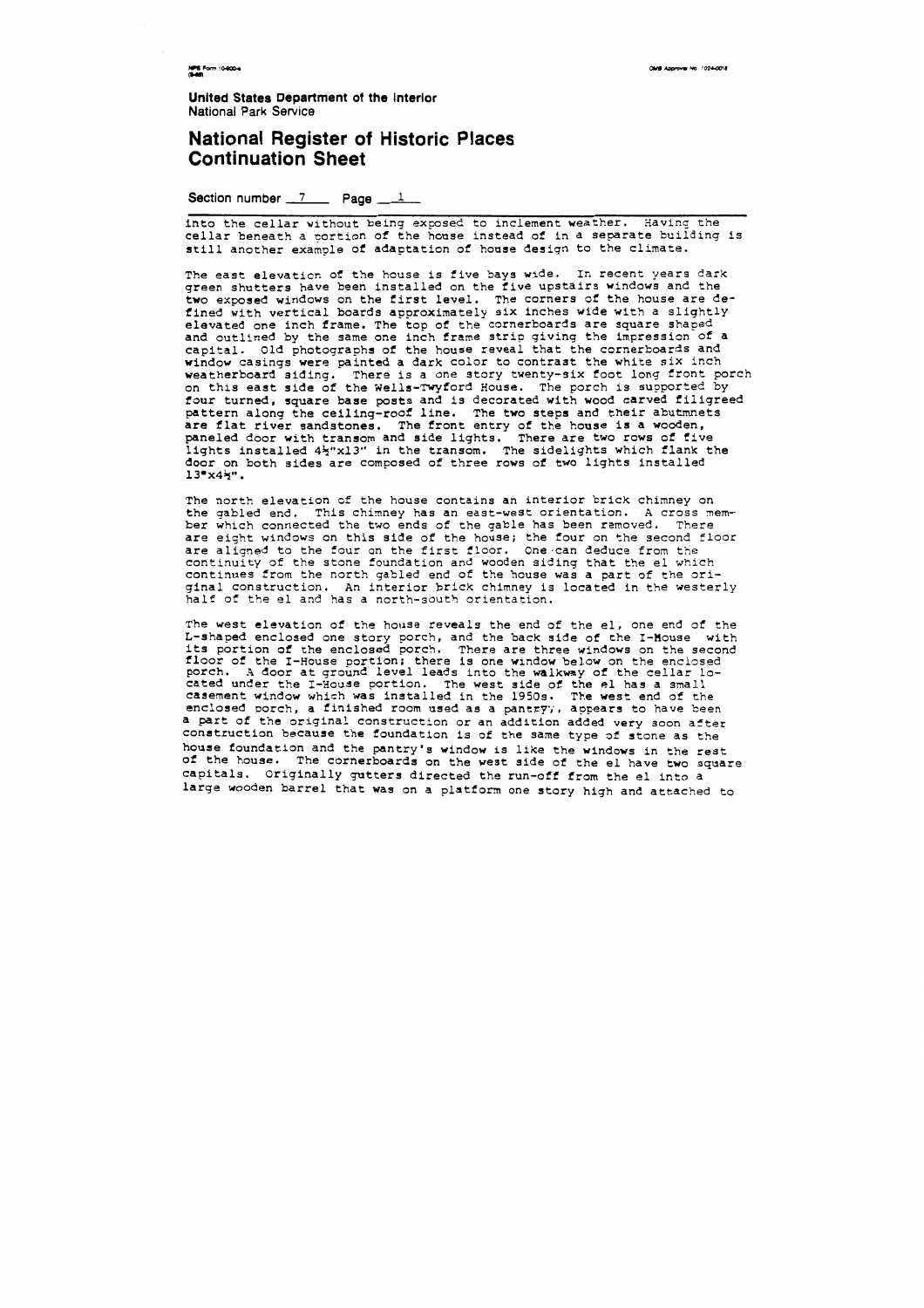OMB Approval No. 1024-0018

**NPS Form 10-900-4**<br>(8-86)

**Unlted States Department of the lnterior National Park Servics** 

# **National Register of Historic Places<br>Continuation Sheet<br>Section number <u>2008</u> Rage 2008 Continuation Sheet**

the west end of the el. This arrangement was replaced by one which directed the run-off into a cistern located some ten feet from the southwest corner of the house. That arrangement has been replaced by the Sistersville city water system,

The south elevation of the house is composed of the gabled end of the I-House which has an interior brick chimney oriented east-west and has no windows. The twelve foot wide L-shaped porch attached to the southwest corner of the I-House portion appears to have been closed on the south side at or shortly after construction since there is a continuation of the stone foundation, the siding, and the inside wall of the porch is plaster over lathe. The remainder of the porch from the pantry's south wall was enclosed with siding, four windows, and a door on the south side **in** the 1920s. Above, the el has four windows on the second floor, The L-shaped porch has a deep overhang to give protection from the sun and other weather elements coming from the south and west.

Essentially, the exterior of the Wells-Twyford House has been modified  $\ell_{\text{max}}$ very little since it was constructed. The crossmember ledges on the gabled ends of the I-House portion have been removed. The existing Lshaped back porch has been entirely enclosed from a partially enclosed plan at or shortly after construction. In both cases, these changes are easily reversible. Photographs are available that substantiate all of the changes to the exterior of the house and would serve as authentic guides to restoration of the house to its original, external appearance.

The low pitched gable roof was originally covered by tin. This tin roof **was** replaced in **1976** with asphalt shingles. The windows in the house are double hung. The upper sashes are fixed. The lower sashes are fashioned **so** that pegs inserted in the sideframes could position them. The windows have six-over-six lights with slender muntins which provide approximately **27"x48"** area of light. There are some panes of original, or very old, glass remaining in the twenty-five windows of the house.

The interior of the Wells-Twyford House **has** had no basic structural alterations. There have been cosmetic changes such as the painting of woodwork and of floors around area rugs. Asphalt tiles have been placed on the floors in two of the original rooms. Plain fiberboard tiles were installed in the four upstairs bedroom ceilings and the kitchen ceiling due **bo** the aging of plaster on lathe.

There have **been** modifications in the heating and lighting systems. When nearby Sistersville experienced its oil boom, wells were drilled and were productive on the Wells farm. In 1890 an oil and gas lease drawn up by **A.J.** Mercer to Frances 4. Wells (Mrs. Earney) provided free gas to the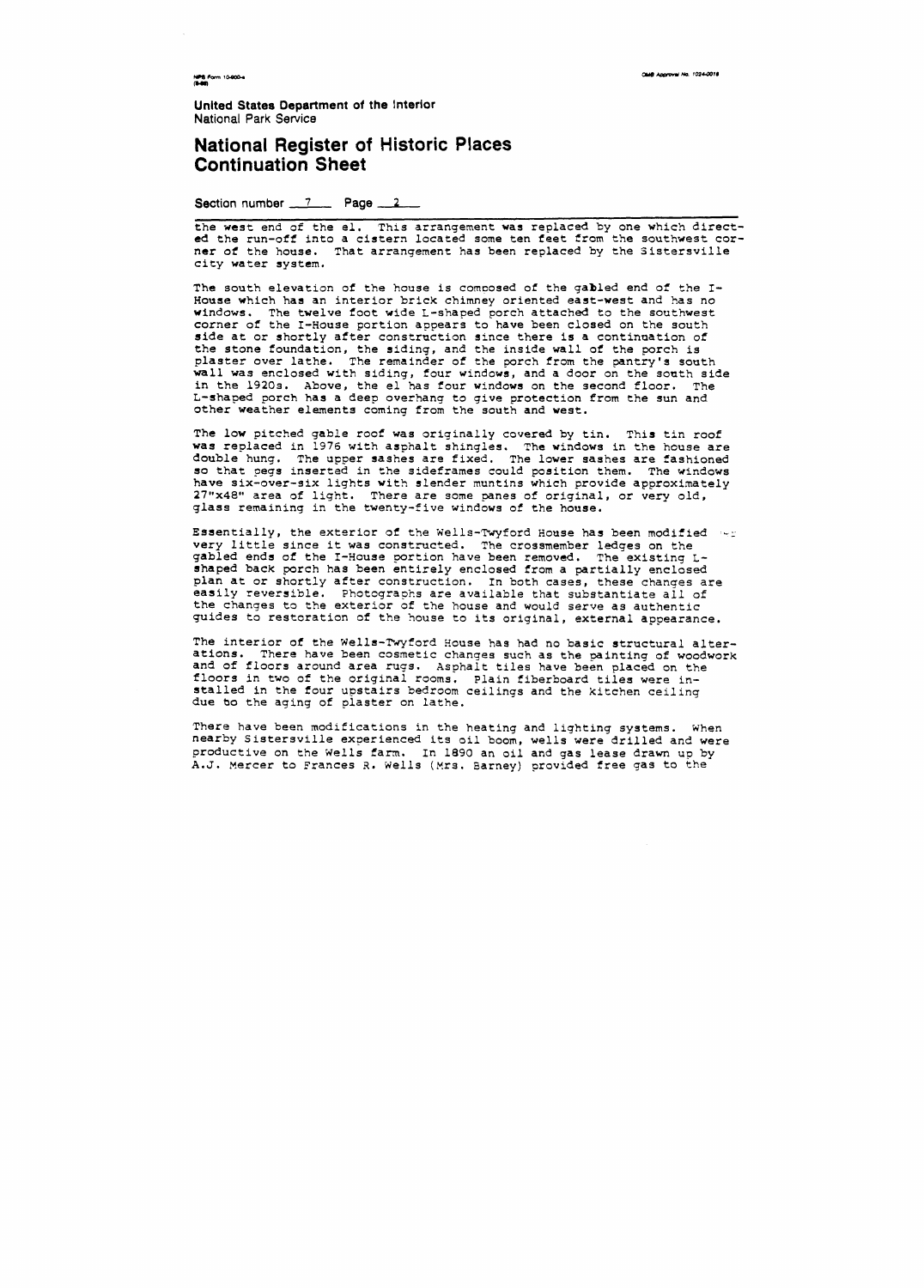NPS Form 10-800-4<br>(8-80)

**CMB Approval No. 1024-0018** 

**United States Department of the Interior National Park Service** 

#### **National Register of Historic Places Continuation Sheet**

**Section number 7 Page 3** 

main house on the Wells farm.<sup>1</sup> This house was plumbed for gas and the fireplaces were closed. The house was wired for electricity in the early 1930s.

Two doors have been cut. One is between the cook/slave bedroom and the third bedroom upstairs. The other is on the west wall of the southeast sitting room in order to provide passage to the bathroom. The steep narrow steps from the kitchen to the cook/slave bedroom have been removed. The location and the appearance in the kitchen are known from an old photograph. From viewing other restorations it seems that these two changes could be reversed and a replica of the steps could be installed with little difficulty. When one considers the age of the house and its continual use as a residence, one can only laud its design and sturdy, well crafted construction as well as its owners' conscientuous maintanence.

The desire to modernize prompted the enclosure of the offsets beside the fireplaces in two bedrooms to provide closet space and in the kitchen to provide cupboard space. The partially enclosed porch was; fully enclosed to provide space for a bathroom and to make the house warmer in the winter. These interior additions are of wallboard construction and could easily be returned to the original plan.

The front entry of the house leads into a central hall. Opposite this front entry door is another door which onens onto an L-shaped enclosed porch. This main entry hall has an open stairway with two turned balusters to the step, each different because of varying lengths. The newel posts, balusters, and railings are of cherry wood. There are two landings **and** both an east and west window on the second story of the hallway. The stair well is encased pn the upper level with the balusters and railing. The space below the steps under the main flight of steps is finished and is used for storage.

The Xells-Twyford House has almost 2700 square feet of living space. The architraves for windows and doors throughout the house are all original. The mouldings' only decorative feature is the overlapped rectangular wooden strip pattern. There are ten inch high baseboards in all rooms. All woodwork is painted. Quarter round has been added in some rooms during recent years. Floors are the wide board type held in place by square-headed nails.

On either side of this central hall there is a sitting room. Each measures 17'xl8'x9' and each has a fireplace. The mantels in these two rooms are of plain wood construction with beveled edges. The southeaster-

Loil and Gas Leases 16:64, Tyler County Courthouse, Clerk of Courts Office, Middlebourne, West Virginia.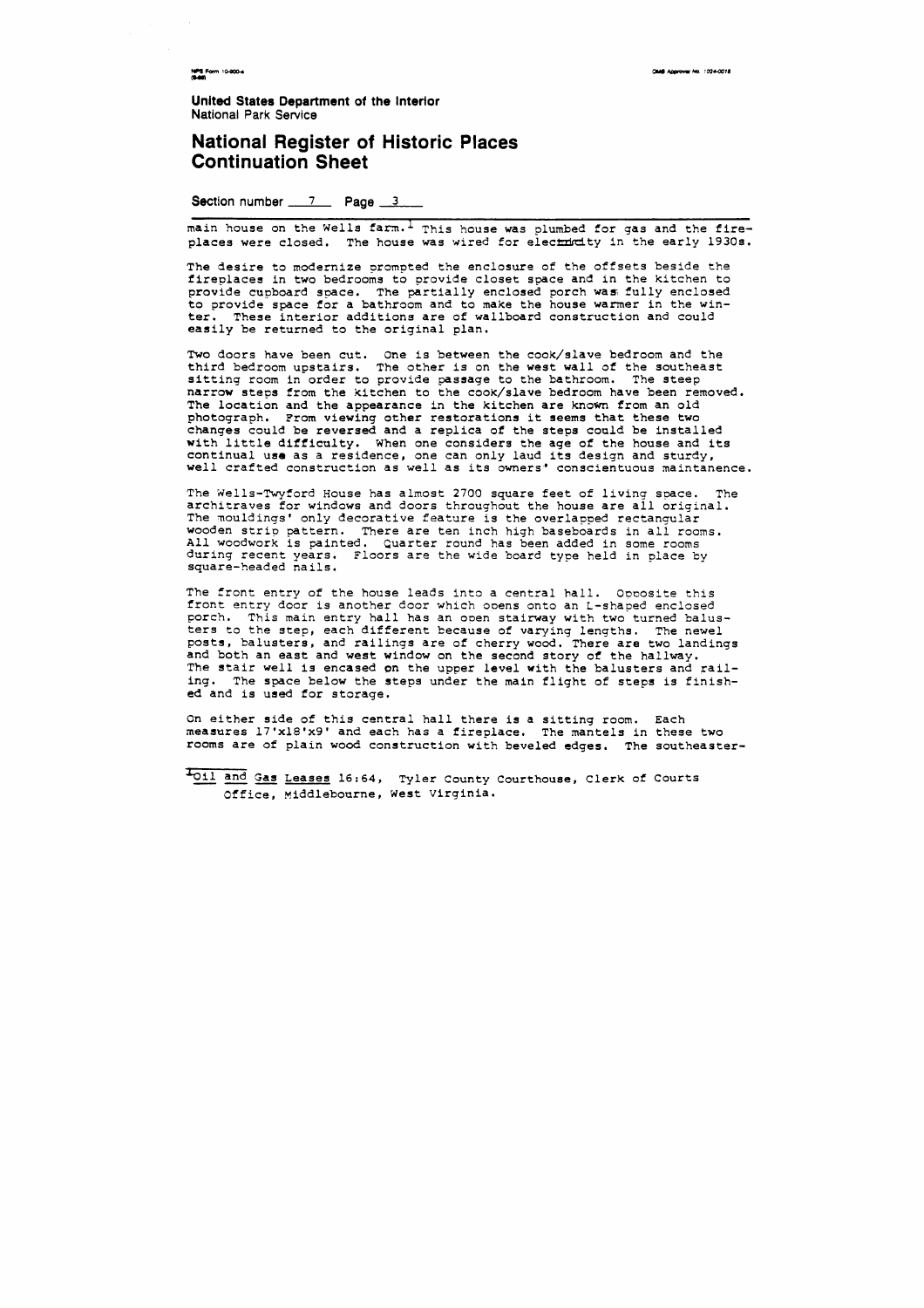OMB Approver No. 1024-0018

NPS Form 10-900-4

**Unlted States Department of the interior National Park Service** 

### **National Register of Historic Places Continuation Sheet**

Section number 7 Page 4

**ly** sitting room has two windows on the east and had two on the west. The window areas of these two westerly windows were filled in when the porch onto which they opened **was** enclosed. The window frames are still in place. The front northeasterly sittinq room has two windows on the east and one on the north side. This northeasterly sitting room has a floor to ceiling storage cabinet built on the right side of the fireplace. This cabinet has a pair of 58" paneled doors above and a pair of paneled 24<sup>1</sup>" doors at the bottom. The carpentry, style, and hardware suggest that this cabinet **may** have been in the original plan of the house.

**Above** each of the sittinq rooms is a bedroom of identical dimensions except that ceilings are eight feet high. The southeast bedroom has two windows facing east and two windows facing west. The fireplace is flanked by closets added in the 1930s. The northeast bedroom has a closet to the right of the fireplace and three windows oriented **as** the windows in the sitting room below. The mantels in these bedrooms are rectangular in shape and very plain.

The kitchen, 13'x15', is located on the northwest end of the house and has a north window. The flreolace in the kltchen which share2 the same interior brick chimney with the dining room has been enclosed. **A** cabinet **was** built in the space between the fireplace and the north wall. **A** case-

The dininq room, 15'xl9'x9', connects the northeast sitting room with the kitchen. The dining room has a fireplace and floor to ceiling storage cabinet identical in size and arrangement with the one in the northeast sitting room. There are two windows on the north side of the room and one window on the south side which faces onto the enclosed porch. There is a door from the dining room to the northeast sitting room as well as a door onto the enclosed porch. There is no evidence that there ever was a door on the opening from the dining room into the kitchen. A right anqle or corner enclosed stairway rises from the northeast corner of the dining room to a centrally located bedroom. There is a low door in the dininq room which provides entry to a small closet under these corner stairs. There is a door on the second step of the stairway. The outside wall of the stairway is plastered wall while the inside wall is of wood. The steps are even but steep with no railing. The right angle turn is achieved by three triangular shaped steps.

The third centrally located bedroom above the dininq room has two windows on the north side and two windows on the south side. There is a door which connects this bedroom with the northeast bedroom. **A** passageway opens into the slave/cook bedroom. **A** plain wooden balustrade outlines the **south** side of the corner stairwell. The balusters are uniformly shaped slats.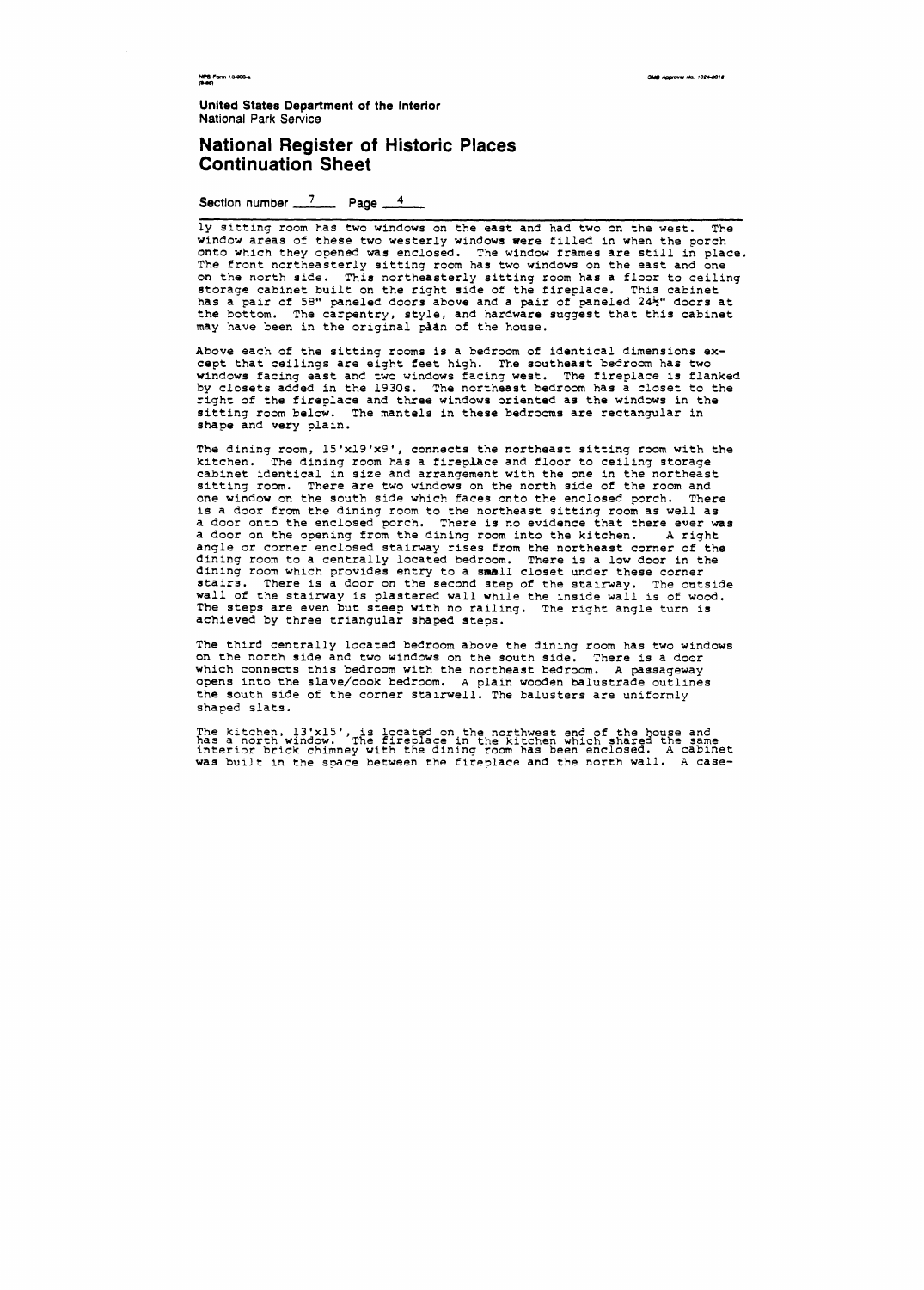OMB Approval No. 1024-0018

NPS Form 10-900-4

**United States Department of the Interior** National Park **Service** 

ment window over the sink area was installed on the windowless west side of the kitchen in the 1950s. A steep, straight stairway with a door was located in the northwest corner of the kitchen. This was the only access to the fourth bedroom on the second floor. This stairway was removed in the early 1920s. The kitchen has a doorless passage from the dining room, a door opening onto the enclosed poach, and a third door opening into the pantry.

#### **National Register of Historic Places Continuation Sheet**

Section number 7 **Page 5** 

The slave/cook bedroom, 13'x15', is located above the kitchen. There is a centrally located window on the north and south walls of the room. The stairwell in the northwest corner of the room has been covered. **A** passage**way** into the central bedroom was cut to make this fourth bedroom accessible when the stairway from the kitchen was removed in the 1920s.

The L-shaped back porch was enclosed in the 1920s. A room,  $11\frac{1}{2}$ ' square, was formed on the south am of the porch directly behind the front soath**east** sittinq room and provided space for a bathroom. In the 1940s this large square room was subdivided into a bathroom and dressing room. The present enclosed porch, 24'x12', serves as an entry from the sidewalk leading from the driveway. The porch is one step down from each door leading from the rooms of the house. The original exterior weatherboards remain as wall covering on the east, south, and west enclosed porch side walls. With these **walls** extant, restoration of the porch to its original appearance would not be difficult.

The pantry, 12'x7', appears to have been a part of the original house plan. The pantry, located on the west end of the enclosed porch, has an original window on the west side and a door opening onto the porch. The pantry is on the same level as the kitchen. It has a step down onto the porch just **as** the kitchen, dining room, and entry hall have.

There is a fruit and vegetable cellar located below the entry hall and southeast sittinq room. Before the L-shaped porch was modified, a hinged door in the floor of the porch at the south side **led** to the cellarway and cellar steps. It appears that the south **end** of the porch which sheltered the entry to the cellar was closed as this south wall of the cellarway is plaster over lathe. Presently, the cellar is accessed from an outside **door** which leads into the cellarway and to the steps below. These steps, **as** well as steps to both the front and back porches, are of riverbed sandstone.

A two-story, two car garage is the one auxiliary building that still exists. Little is known about this building other than it appeared in photos circa 1910. **At** that time it was located in the southwest corner of the lot adjacent to a dirt road which is now Kahle Street. The Twyfords, who were **residents of the hoase, awned** a **horse** at that time **so** it is probable that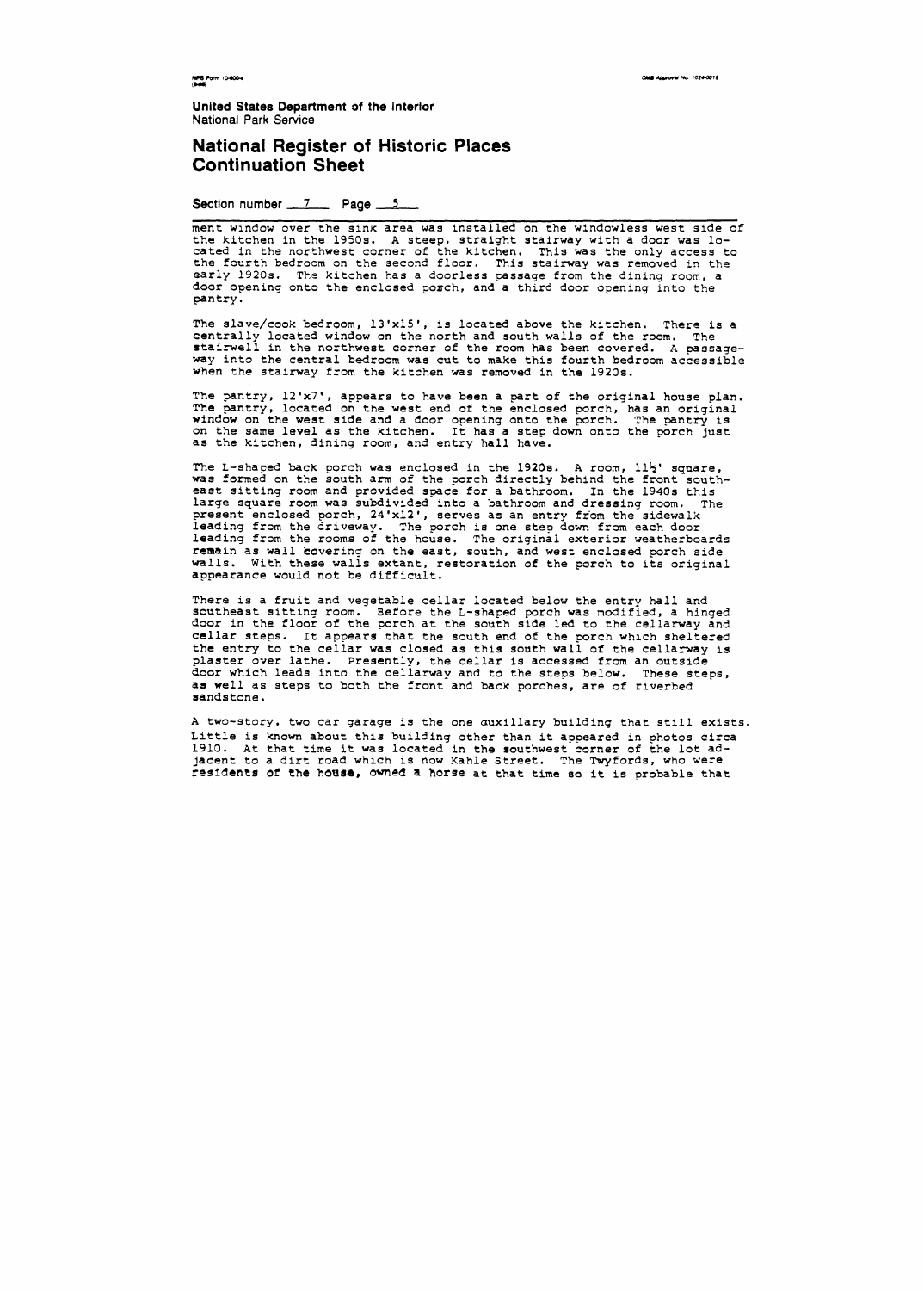OMB Aggroval No. 1024-0018

NPS Form 10-900-4

 $\mathcal{L}$ 

**United States Department of the Interior National Park Service** 

### **National Register of Historic Places continuation Sheet**

**Section number 7 Page 6** 

the building was used as a barn, Around 1915 when the **Twyfards** acquired an automobile, this auxiliary building was moved from the southwest corner to the northeast corner of the lot so that it was near the house. The building was placed upon a concrete foundation and had a sloping entrance directly onto the main road which ran parallel- to the front of the house and was tbe antecedent of State Route 2. When State Route 2 was restructured along the east side of the property, the garage was relocated in the northcentral section of the lot. It remains at this location. It is connected to Kahle Street by a driveway.

The barn/garaqe is a frame structure. It is covered with an asphalt shingle siding to simulate tan brick, It has a high gabled roof that is covered with tin like the original house roof. The floor of the garage is concrete. There are two pull-up doors on the south side or front of the garage. There are two standard size windows on the east, west and north sides. There is a flight of straight steps along the north wall that leads to the second floor. About seventy percent of this second floor is finished with interlocking hardwood boards. It is approximately twelve feet from this second floor to the apex of the gable. There are two small windows on the east and west sides of the second floor which are aligned to the windows on the first floor. Double doors with glass in the top half, a screened area above, and a window on either side are located in the gable end above the entrance to the garage.

The Wells-Twyford House itself, this description of it, and the accompanying pictures and slides are ail tangible evidences that this building is an historic one for the region. Its design, size, construction, and durability provide insight into life along the northern Ohio River Valley before the Civil War. Its design is simple and utilitarian for a farm dwelling. Its size is spacious to accommodate the large families of the **era.** The construction is sturdy with several hand-hewn main timberbeams. Building materials of wood and river sandstone reflect the most accessible natural resources. The durability of the house reflects the quality of construction and the materials as well as the seriousness with which owners have accepted stweardship of the house. These insights have great potential for linking present and future generations to past generations.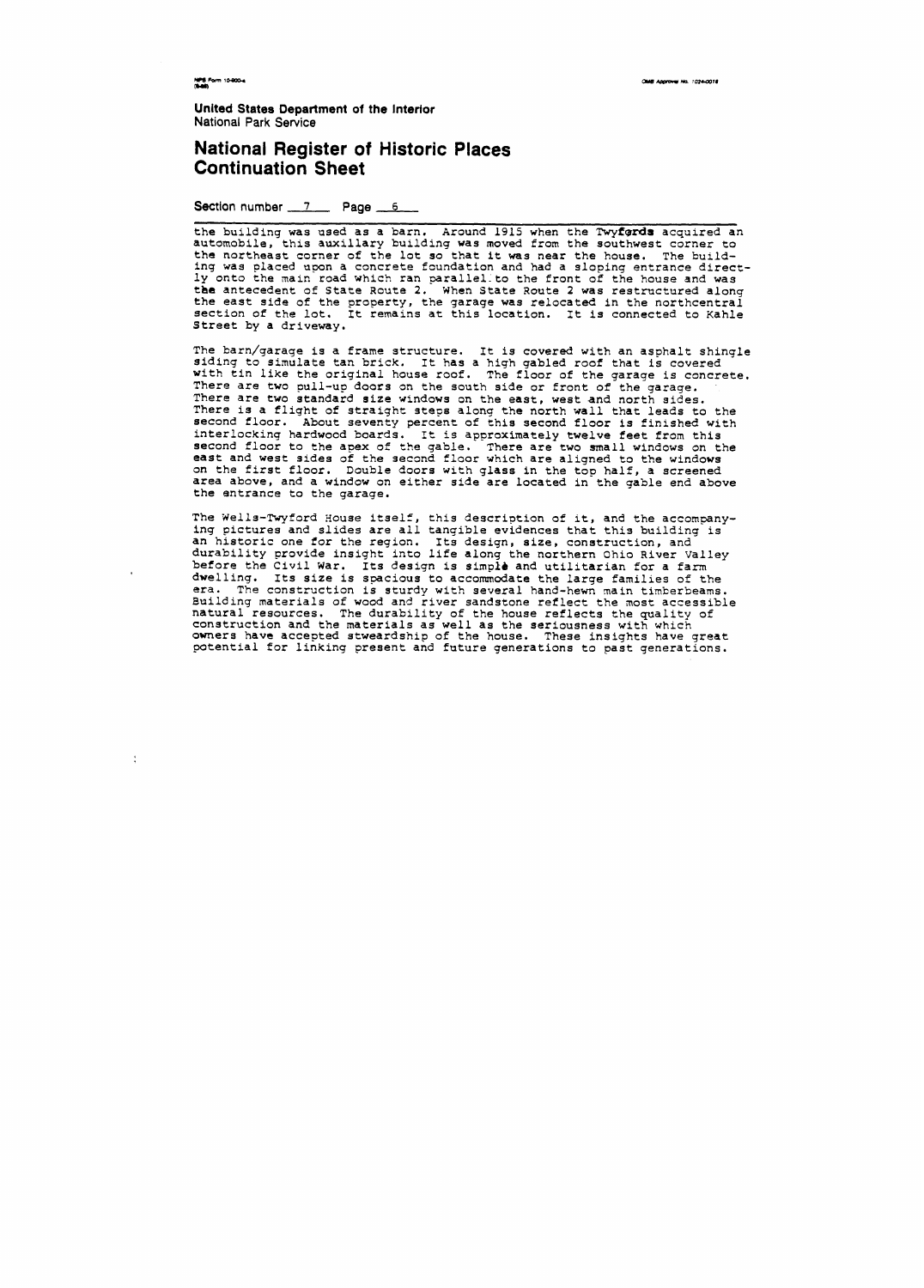| 8. Statement of Significance                                                                          |            |                      |                                                                |                   |
|-------------------------------------------------------------------------------------------------------|------------|----------------------|----------------------------------------------------------------|-------------------|
| Certifying official has considered the significance of this property in relation to other properties: | nationally | $L$ <b>statewide</b> | <b>X</b> locally                                               |                   |
| Applicable National Register Criteria A B XC D                                                        |            |                      |                                                                |                   |
| Criteria Considerations (Exceptions)                                                                  |            |                      | $\Box$ A $\Box$ B $\Box$ C $\Box$ D $\Box$ E $\Box$ F $\Box$ G |                   |
| Areas of Significance (enter categories from instructions)                                            |            |                      | Period of Significance                                         | Significant Dates |
| ARCHITECTURE                                                                                          |            |                      | 1854-1940                                                      | 1854              |
|                                                                                                       |            |                      | Cultural Affiliation                                           |                   |
|                                                                                                       |            |                      | N/A                                                            |                   |
| Significant Person<br>N/A                                                                             |            |                      | Architect/Builder                                              |                   |
|                                                                                                       |            |                      | Unknown                                                        |                   |

State significance of property, and justify criteria, criteria considerations, and areas and periods of significance noted above. The Wells-Twyford House meets Criterion C of the National Register of Historic Places because it is a well preserved example of I House architecture in the local community. Its size, its enduring constraction, and its relative plain interior decoration convey a practical, conservative, prosperous lifestyle based upon an agricultural economy prior to West Virginia statehood.

The Wells-Twyford House possesses the simplicity and symmetry of I-Houses that were commonly built by settlers in Indiana, Illinois, and Iowa; hence, the name I-Houses. Windows on the second floor of the honse are aligned to those on the first floor. Windows to the left of the main entry are mirror images of those to the right of the entry. The central hall is flanked by sitting rooms. The front portion of the house is one room deep with bedrooms above the sitting rooms. The house sits on a high foundation. It has interior chimneys in the gable ends of the I-portion of the house. Among examples in Tyler County, this honse is one of the finest examples of an I-House in existence.

Man often has adapted design to his environment and has incorporated an appealing aspect of another design into a basic plan. I-House designers htilized some elements of Late Georgian design, such as a central hall and high fonndation. The builder of the Wells-Twyford House incorporated a bit of Greek Revival design when he added the cornerboards or pilasters described if Greek Revival design when he added the cornerboards or pilasters descr<br>n Section 7, page 1, paragraph 1. This decorative detail is an enhance<del>-</del> ment of the I-House's basic design and serves as a unifying feature as the pilasters are repeated on the corners of the el.

I-Houses often hamman el extending to the rear. The Well-Pwyford House possesses this extension which was incorporated into the original construction. The el provided for food preparation and for the food preparer to be under the main roof instead of in adjacent buildings. Provision for getting food to **and** from the cellar was made by putting storage under the **house and**  by having access to the area from the sheltered porch. Provision for pro-<br>tection from prevailing weather patterns was made by attaching the deep,

**See** continuation sheet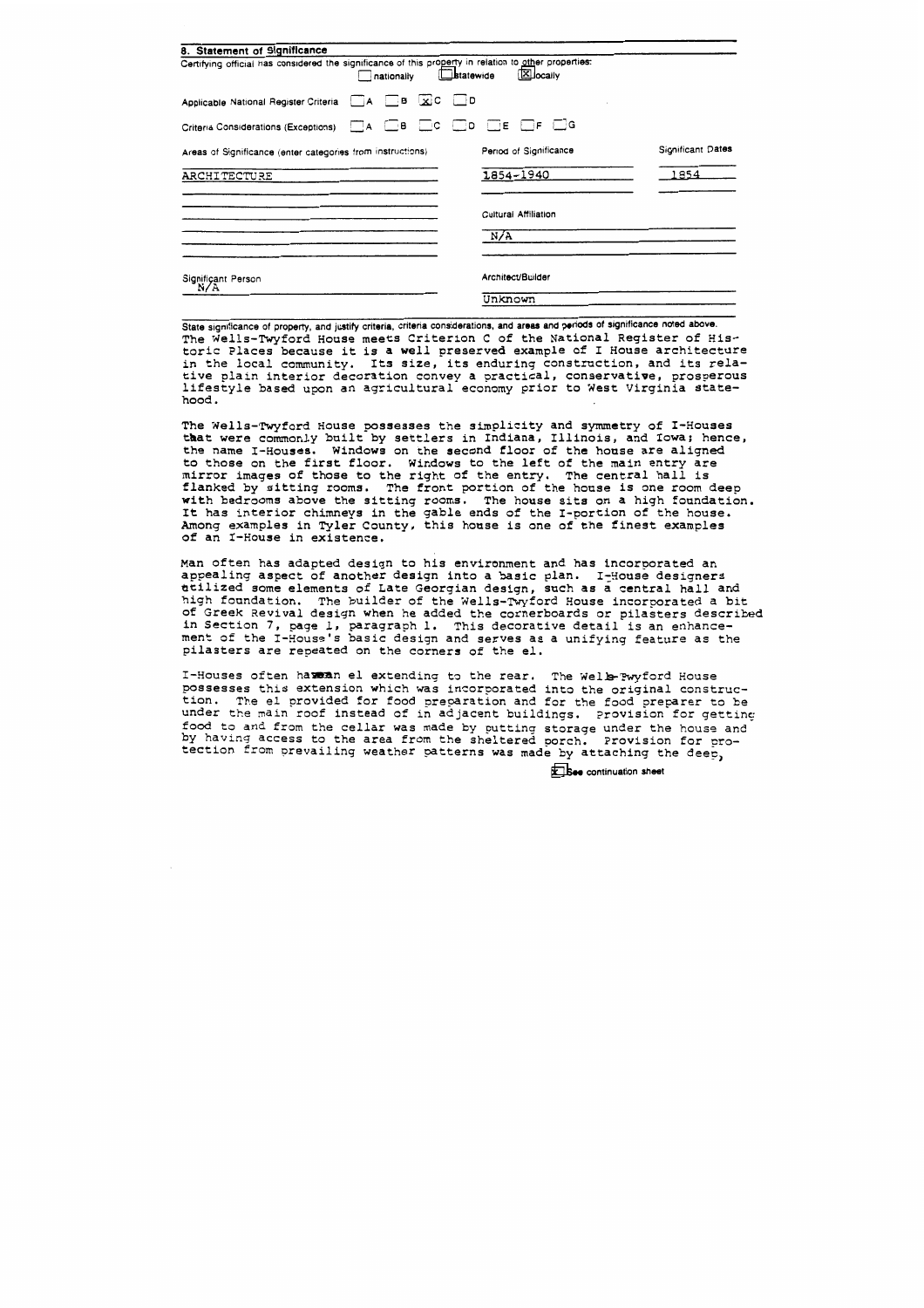CAME ACCOUNT NO. 1024-0018

NPS Form 10-800-4

**Unlted States Department of the Interior**  National Park Service

## **National Register of Historic Places Continuation Sheet**

Section number  $8 \times 1$ 

'L-shaped porch to the south side of the el and the west portion of the I-House. Provision for much natural light and cross-ventilation was made by the number, location, and size of the windows. The architectural design of the house was adjusted to climatic conditions but the integrity of the I-House design was and has continued to be respected.

The Wells-Twyford House was constructed of native materials. **The** frame structure and siding were hewn and planed from local lumber sources. The high foundation and steps to the two porches and cellar are of riverbed sandstone. The interior walls are horse hair fortified plaster over lathe. There are few evidences of settling in the house, and with the exception of the upstairs and kitchen ceilings, all of the construction materials are original and in good condition.

The size of the Wells-Twyford House is Large for, at least, two reasons. First, its spaciousness was needed to accommodate the large family that was common in the mid-19th century. Secondly, it was deemed more comfortable to adjust the architectural style so that living, sleeping, cooking, and food storage areas would be under one roof due to climatic conditions of the area. The floor plan that was used has accommodated residents for over 130 years with no significant alterations.

In addition to being significant as an architectural example, the Wells-Twyford House contributes generally to local history. The house is located south of Sistersville about a mile on State Route 2 in Tyler County. Sistersville is known throuqhout a four state region as an oil and gas "boom" town because of the discovery and development of the petroleum industry in the late 19th century. The economic impact upon Tyler County is reflected in the many attractive Victorian style houses along Main Street and the Wells Inn in Sistersville. Both the Sistersville Historic District and the Wells Inn are on the National Register of Historic Places as representatives of this turn-of-the-century era in Sistersville and

The windows and door frames, baseboards, and storage cabinets throuqhout the house are original with the exception of the casement window and cabinet in the kitchen. This woodwork has a unity in simple, linear design. Two bevel-edged mantel pieces in the sitting rooms and the central hall staircase with balusters, railings, and newels of cherry wood are the only decorative features in the interior of this farmhouse.

Based upon the above information it is believed that the Wells-Twyford House possesses integrity of architectural style, exemplifies astute adaotation of style to climatic conditions, demonstrates effective **use** of native building materials, and preserves the craftsmanship of the time in its extant woodwork.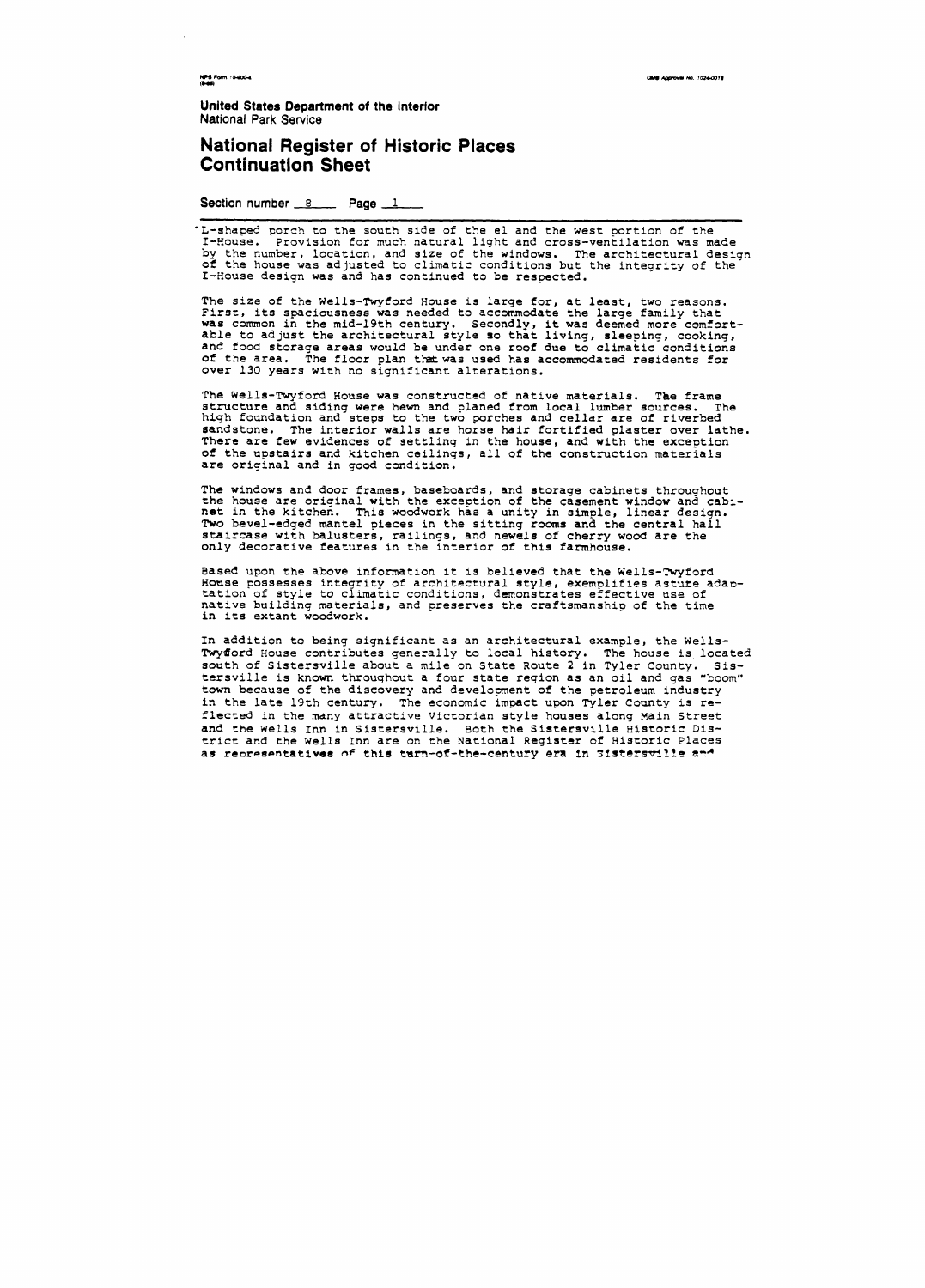NPS Form 10-800-4

OMB Approves No. 1024-0018

**United States Department of the Interior National Park Service** 

#### **National Register of Historic Places Continuation Sheet**

**Section number 8 Page <sup>2</sup>**

and Tyler County hiatory.

The Wells-Twyford House and "Welkin", a brick dwelling located on the southern boundary of Sistersville, are examples of houses built during the period prior to the oil and **gas** "boomn days when agriculture was the basis of the Tyler County econcany. "Welkinn **was** the **home** of Charles Wells who founded Sistersville, His son, Eli, owned the adjoining 622 acres of farmland south of the Charles wells farm. It was upon this farm of Eli Wells that the Wells-Twyford House was built. Family tradition says that the house was built in 1854.

As is the case for all buildings constructed prior to 1863 in the northern counties of the then state of Virginia, it can be claimed that the Wells-Twyford House was built in one state, Virginia, and has aged in another, reminder that this house was built when Tyler County was in western Vir-<br>ginia is the extant servant's quarters over the kitchen. In Virginia slavery was an accepted source of labor. The servant's room appears to be a unique feature of the Wells-Twyford House when this house is compared with the few remaining pre-Civil War homes in the **area.** 

'leckey, Howard L., The Ten Mile Country and Its Pioneer Families, Vol.VI (Waynesburg, Pa., The Waynesburg Republican) p. 49

Another rather unique feature of the house is that in its relatively long history it has been occupied by members of only two families. Both of these families' ancestors were pioneers in Tyler County. Eli Wells, son of the founder of Sistersville, and his heirs lived in the house from its construction until about 1905. Oil was found on the farm property and free gas was afforded the mansion house according to an oil and **gas** lease in 1890. With the growth of Sistersville due to the discovery of oil and **gas,** the Sistersville Land Company bought the Wells farm from the estate of Frances R. Wells (Mrs. Barney Wells) in 1905. The Sistersville Land Company platted the farmland and sold lots.

Ella Margaret Twyford (Mrs. Thomas A. Twyford) and son, Laman L. Twyford, bought the house on lot **#227** in 1905. Ella Margaret Twyford was the daughter of Neil Archer and a direct descendant of Michael and Elizabeth Wells. When Elizabeth Wells Archer was widowed in 1787, she returned with her son from near Ft. Jackson, Pennsylvania, to her family who "all lived on Ten Mile near the mouth of Coal Lick for sometime during the Revolution. Their migration from this section took place about 1800, with most or all of them settling in Tyler County, (West) Virginia."<sup>2</sup> This Wells family is not related to the Charles Wells family; however, both Wells families were pioneer families in Tyler County.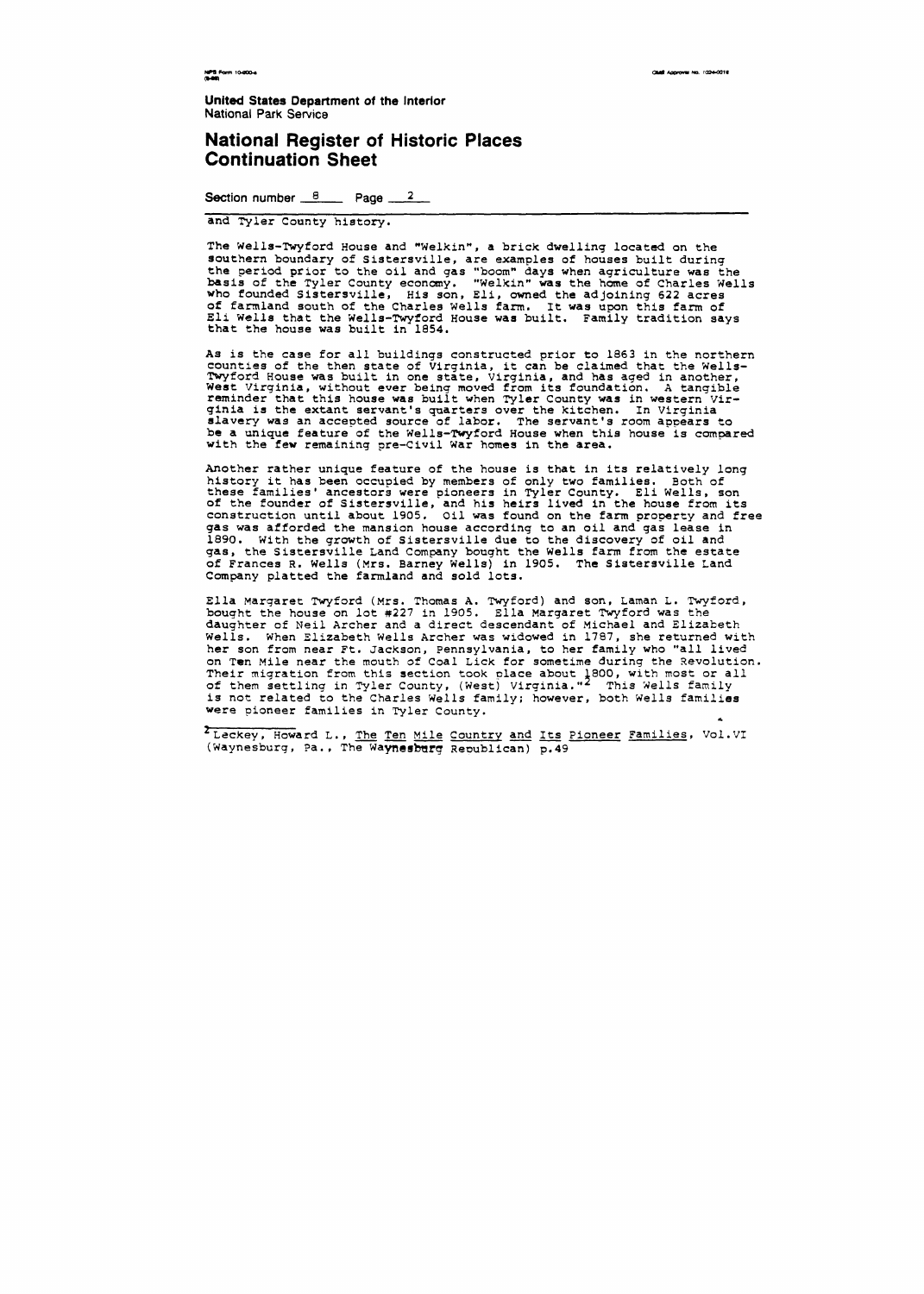**NPS Form 10-800-4**<br>(8-86)

**AR Announce No. 1024-0018** 

**United States Department of the Interior National Park Service** 

#### **National Register of Historic Places Continuation Sheet**

**Section number 8 Page 3 1** 

Although the Wells-Twyfor House sheltered no historically prominent personages, there were two residents who made special contributions to the local community. Ephraim Wells, son of Eli and co-owner of the farm and house with his brother, Barney, from 1857-1974, figured significantly in the business development of Sistersville during the oil and gas days. One of Thomas And Ella Twyford;'s sons, Chauncey D. Twyford, who lived in the house from 1905-1955, served as Tyler County assessor for thirty two years ( 1933-1964) .

The period of historic significance for the Wells-Twyford House would be from its construction in 1854 to 1940. In this segment of its existence the economy shifted from one based upon agriculture to one based upon petroleum. The influx of population to work in the petroleum industry, the shortage of farm labor, the farm's location near Sistersville helped to precipitate the break up of the farm into building .lots. Early in this time segment the political structure shifted from being part of Virginia to being part of a newly formed state, west Virginia. The transportation system shifted from travel by boat to travel by train, interurban, and automobile. The original farm extended to the Ohio River's banks and Lot **#227** upon which the house sits is bounded on the east and south by streets and on the west by a railroad right-of-way.

The Wells-Twyford House now spans more than 130 years. It has been well maintained and there have been few significant modifications to the house. Because it retains a high degree of architectural integrity and it has direct ties to the early development of Tyler County, it is nominated for registry with other historically significant structures in this country.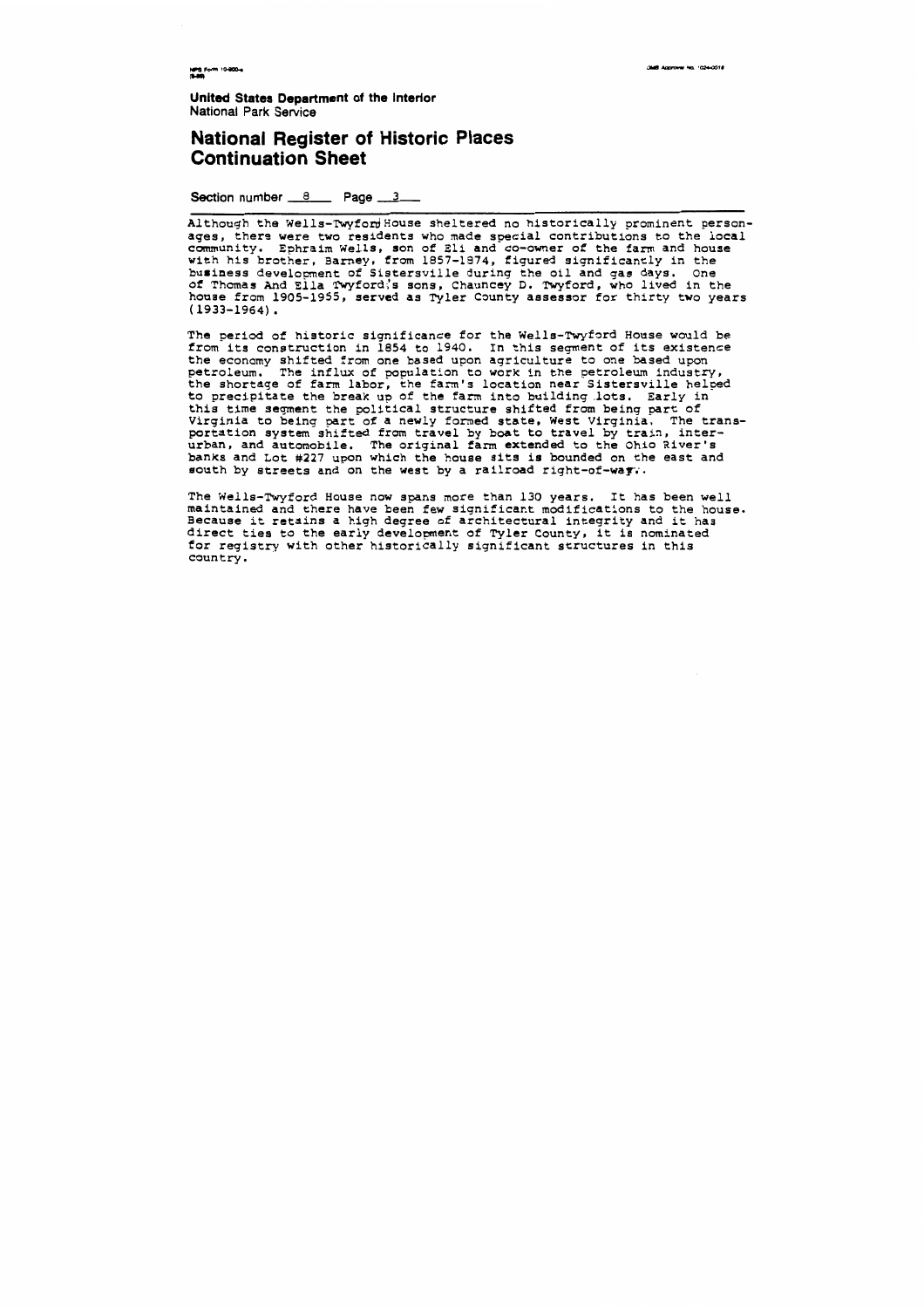|  | 9. Major Bibliographical References |  |
|--|-------------------------------------|--|
|  |                                     |  |



See continuation sheet

| 11. Form Prepared By              |                                                        |
|-----------------------------------|--------------------------------------------------------|
| name/title Geraldine T. Ferguson  |                                                        |
| organization                      | date January 6, 1991                                   |
| street & number 3143 Wareham Road | telephone (614) 457-3143                               |
| <b>Columbus</b><br>city or town   | $\frac{1}{2}$ zip code $\frac{43221}{2}$<br>state Ohio |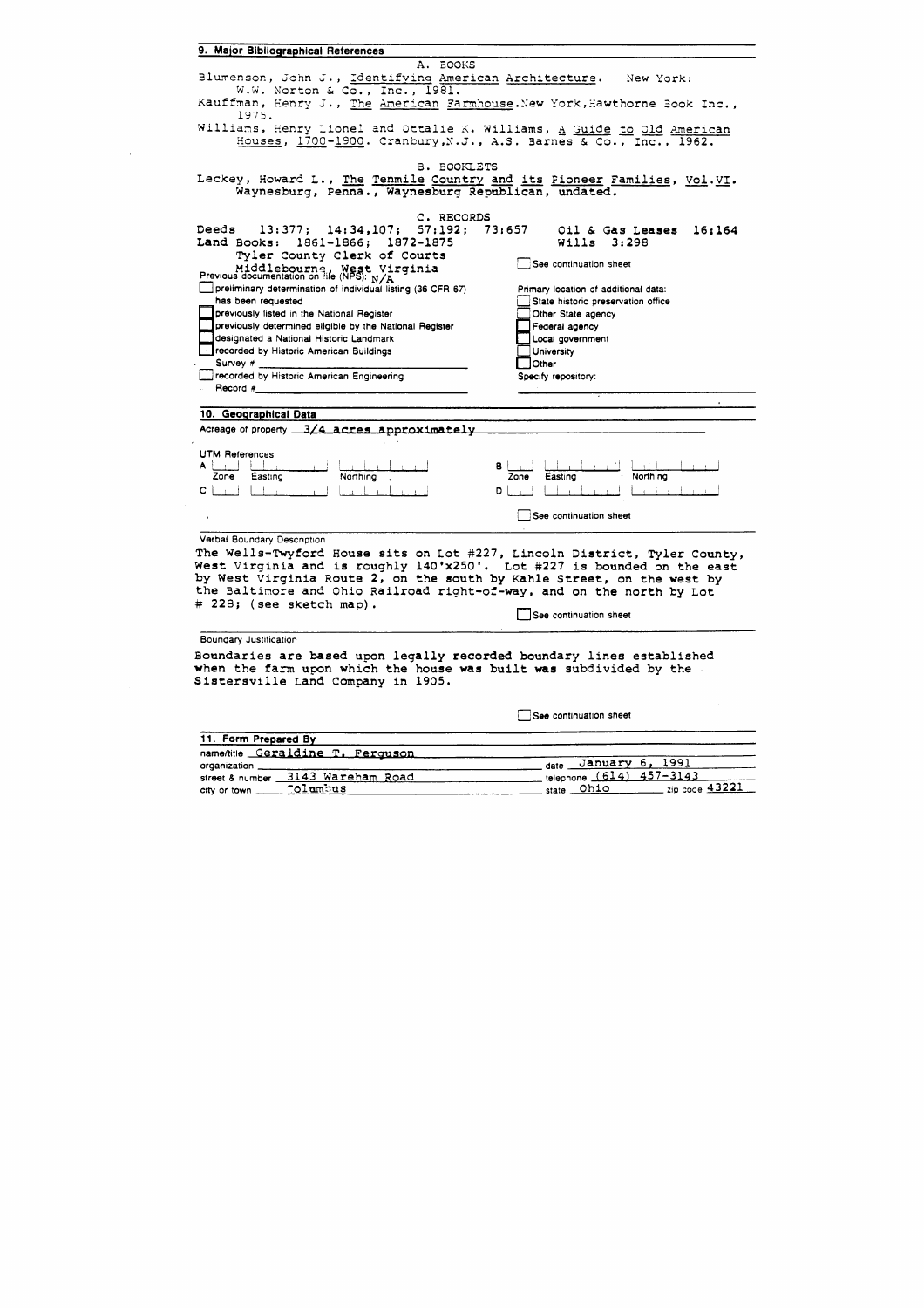

 $P4$ <sup>TE</sup> MAP<br> $APR$  1959<br> $S = 1$  = 100'